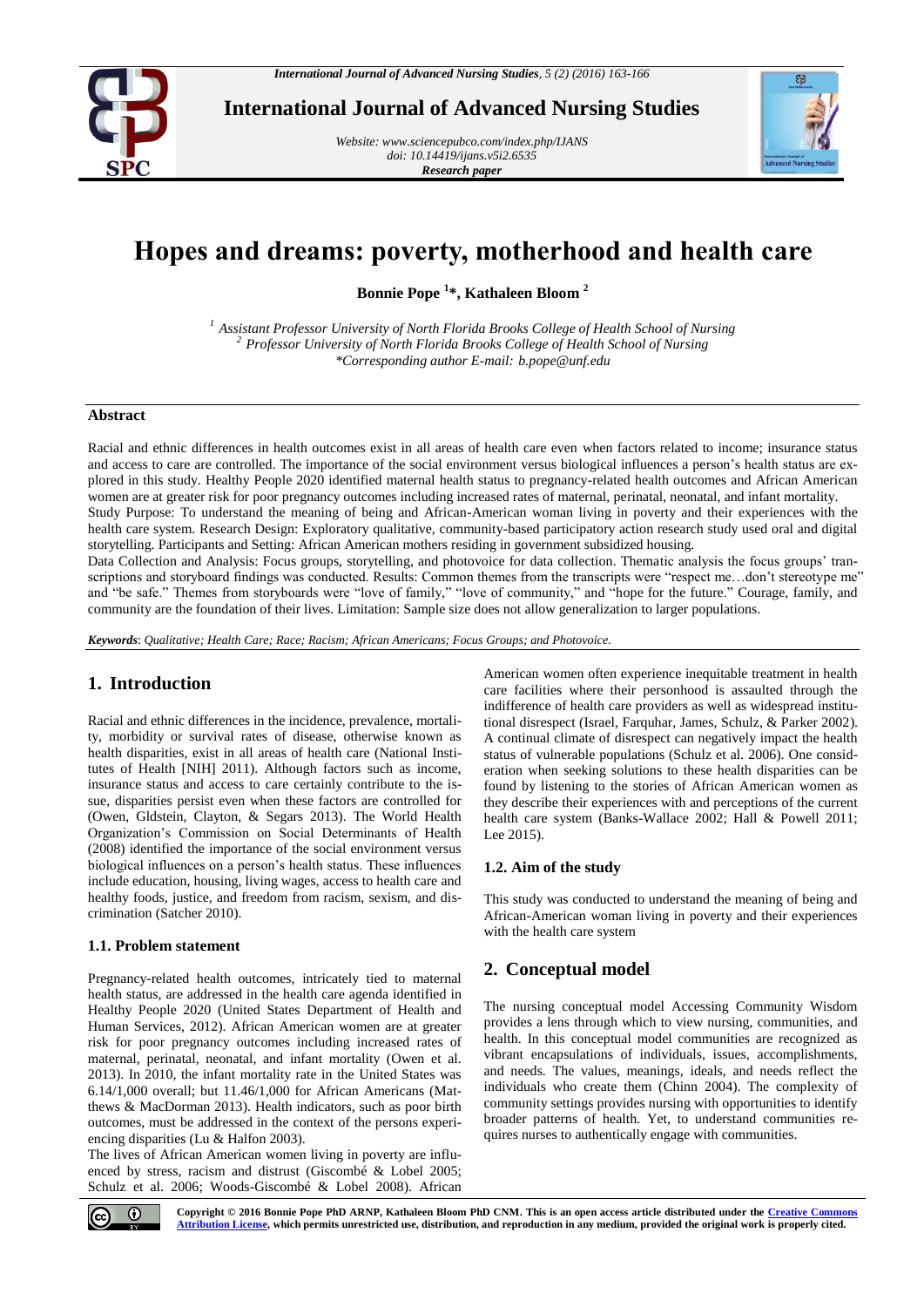

**Fig. 1:** Accessing Community Wisdom - A Conceptual Model (Developed by B. Pope).

There are three primary components of the model: respectful listening, acknowledging pattern, and community caring. Respectful listening occurs as the nurse puts personal or professional agendas aside in order to hear what is being said and also to recognize what is not being said. This also includes "listening" to the community itself through observation. Communities, and the individuals within them, are the guardians of their own lived experiences, choosing what to reveal and how and to whom to reveal it. The information obtained from shared dialogue with community members and observations within the community allows discovery of themes and patterns. Acknowledging patterns occurs as the nurse and community members jointly identify personal, interpersonal, and environmental themes. A vibrant interrelatedness precludes isolation, prevents decay, and manifests itself in the physical patterns of the community (buildings, streets, businesses) and the activities of people and groups living within the community. Community caring is the authentic engagement with the diversity of a community. This involves honoring the wholeness of personhood of each community member and the relationship of the lived environment with all people well and sick.

Through respectfully listening to community members as they reveal their lived experiences, nurses witness emerging community patterns. Mutuality of meaning can guide the caring nurse to look for meanings in relationship with individuals, families, and communities and to honor diversity. It is the diversity in nature that gives the web of life its richness, strength and cohesion (Chinn 2004). The purpose of this study was to explore African American mothers' health care beliefs and experiences within the current health care system.

## **3. Methods**

#### **3.1. Research design**

This was an exploratory qualitative, community-based participatory action research study using oral and digital storytelling. All study procedures were reviewed and approved by the Institutional Review Board at the University of North Florida.

#### **3.2. Participants and setting**

African American mothers residing in a government subsidized housing complex were recruited by first identifying a key informant in the community. Other women were identified using the snowball method wherein the key informant approached other mothers in the community explaining the purpose of the study using a script designed by the investigator. A total of five women initially agreed to participate and to attend a meeting with the investigator for a full explanation of the study and the opportunity to ask questions. At the conclusion of this meeting, participants were asked to sign a written informed consent. Two women decided not to participate, leaving three participants in the study.

The first participant was an unmarried woman in her 50s. She had two grown children (a daughter and a son), two deceased children, and one grandchild. She had significant interactions with the health care system because of her diabetes and thyroid issues. The

second participant was an unmarried woman in her 40s. She had one daughter and a pre-school age granddaughter. She did not reveal her health status. The third participant was an unmarried woman in her 30s. She had children, but did not reveal the number, gender and ages of children or her own health status.

#### **3.3. Data collection**

The study employed the use of focus groups, storytelling, and photovoice for data collection. Focus groups are used to bring together individuals around a common theme to explore perceptions and experiences through discussion and interaction (Powers 2015). A systematic review indicated that focus group research facilitates understanding of cultural norms and values and how they impact interactions with the health care system through listening to the collective perspectives of individuals within the group (Halcomb, Gholizadeh, DiGiacomo, Phillips & Davidson 2007).

Storytelling, a way of sharing experiences and interpreting their meaning, is an integral component of the African-American oral tradition (Banks-Wallace 2001; Cherrington et al. 2015). This technique has been shown to be an effective means of understanding personal experiences and to present a different, more personal, perspective on such things as the aging process (Koch, Turnner, Smith, & Hutnik 2010), adolescent sexual health (Gilliam et al. 2012), and combatting anti-vaccine misinformation (Shelby & Ernst 2013).

Photovoice is a technique for gathering whereby participants are given cameras with which to take pictures around the theme of the research (Kowot et al. 2015). This community-based participatory research method has been widely used since its development over a decade ago. A systematic review of research utilizing photovoice indicates the potential for enhanced appreciation of the assets and needs of communities and the empowerment of individuals and groups within the community (Catalani & Minkler 2010)

#### **3.4. Procedure**

The study took place over a three-week period of time.

#### **3.4.1. Week one**

A 90-minute focus group session was held in a private room at the neighborhood community center during which participants were asked to respond to five open-ended guiding questions (see Table 1). The entire session was audio-recorded. Participants were reminded of their right to withdraw from the study at any time and encouraged to not refer to each other by name.

At the end of the session, the investigator hosted a luncheon at a restaurant of the participants choosing, a local church-based soul food restaurant and ate in a private dining area. The group engaged in general conversation and was discouraged from discussing any information or experiences from the previous focus group. During the luncheon, each participant received a gift bag with a Vivitar digital camera, 4 batteries, and one memory card with instructions for its use (see Table 2). The participants were encouraged to open the cameras and insert memory cards and batteries. Test pictures were taken and shared with one another from the camera photo viewer. After all cameras were tested the instructions were reviewed and any questions from the participants were answered.

#### **3.4.2. Week two**

A second 90-minute audio-recorded focus group meeting was held in a private room at the community center. Participants were asked to discuss the experience of taking pictures and the meaning of the pictures as they created their personal storyboard. For this session there were no questions prepared to guide the discussion. The only instructions were to use the craft materials present to help them tell their story. During the group meeting time was given for any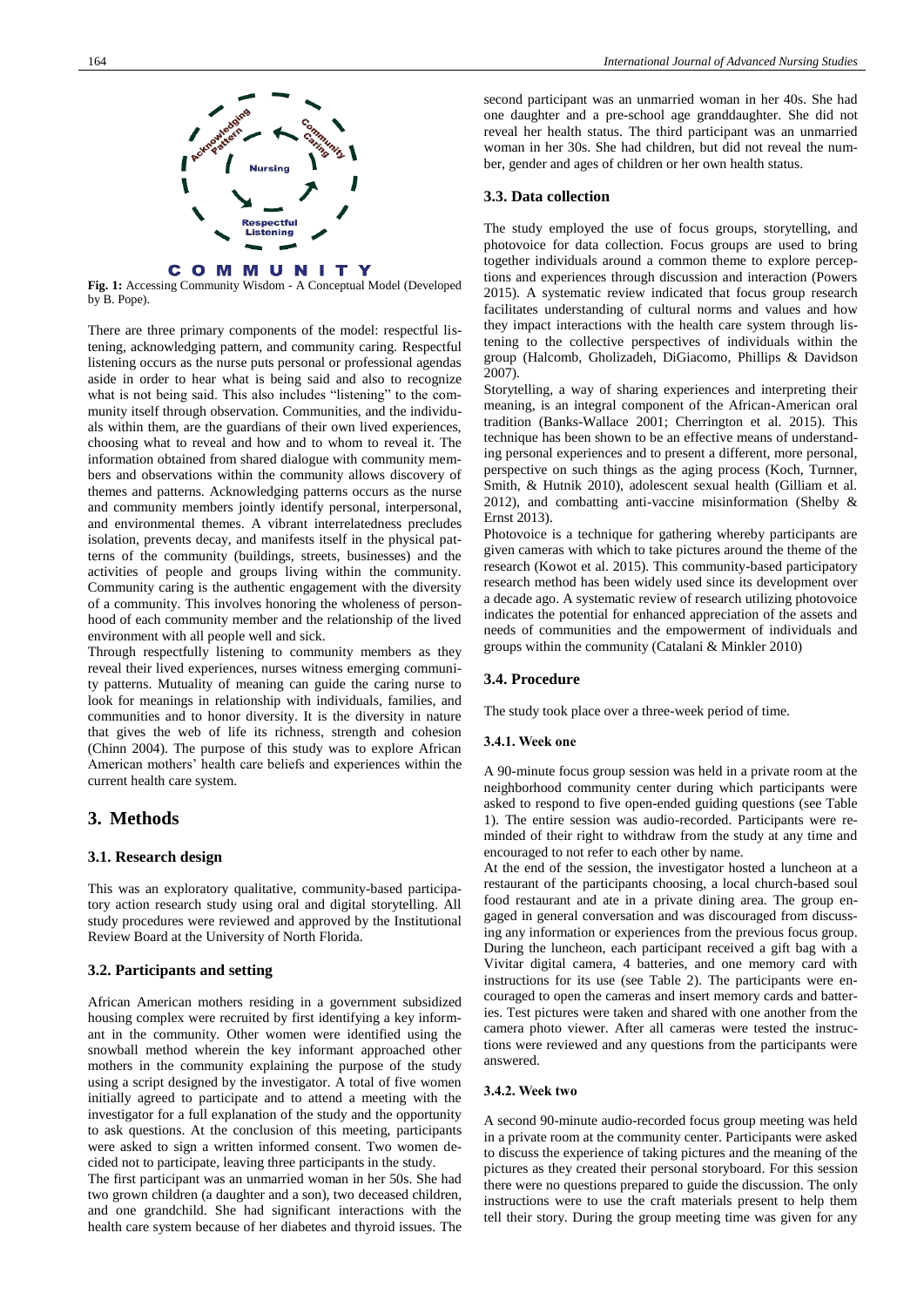sharing of new insights into their perceptions on health care services and experiences. Art supplies (scissors, acrylic paints, construction paper, glue, glitter, and markers) were available as well as blank white 3' x 4' poster boards for the creation of the storyboards. The completed storyboards were stored in a locked metal cabinet at the neighborhood community center.

#### **3.4.3. Week three**

In the third and final 90-minute meeting, participants gathered in a private room at the neighborhood community center – this session was not audiotaped. The study's research assistant conducted an open discussion with one question – What does the board say about your perceptions on health care? Participants also discussed the group process. The group reflected on the various topics discussed during the two focus group sessions and reevaluated their experiences through their photos and the creation of individual storyboards representing their hopes and dreams. After the open discussion the P/I came into the meeting and studied the storyboards, considered potential themes present in each participant's storyboard. The P/I then presented the results from the previously completed thematic analysis of the two focus groups transcription and discussed those findings in relation to the storyboards.

## **4. Results**

The audiotapes from all meetings were transcribed verbatim; audiotapes and transcriptions were kept confidential and maintained by the assignment of pseudo names. Data were kept in a secure, locked location and destroyed after study completion.

Data were analyzed using thematic analysis methodology to understand the identified themes in the context of the participants' life experiences. Data from the transcripts and storyboards were reviewed for themes, clusters of themes, emerging patterns and the development of an overarching statement. The findings were shared with the participants during week three for verification and clarification.

#### **4.1. Focus groups**

The discussions during the focus groups centered primarily on the participants interaction within the health care system and on female health issues and staying healthy for themselves and for their daughters, granddaughters, and nieces. Common themes from the transcripts were "respect me…don't stereotype me" and "be safe".

#### **4.1.1. Respect me don't stereotype me**

The women reported receiving "good care" overall, but agreed that going to clinic appointments was "like being ignored or talked down to." Advice they would give nurses and other health care providers: "be kind and do your job" In describing an incident in the clinic, one woman said, "I have heard doctors … they talk about people ...this lady had been pregnant for the 10<sup>th</sup> time and they were in there just talking about her so bad. I thought everything was supposed to be confidential."

The women also described several perceived disparities in the care they received. One woman said, "What I don't like about it was the time that I was explaining it to the doctor, he tells me - he just stereotypes me." Another stated, "We black women, we go somewhere and they get the help before you." When asked to clarify, she responded "They don't give you proper right treatment like they do the white women. They be racist."

#### **4.1.2. Be safe**

These women identified several health issues as being important for black women, including hypertension, diabetes, and HIV. On a more general note, one woman said, "I also think we run ourselves in the ground so much to where we just ignore the facts about our health with black women." Advice they would give to other black women includes "talk to your mother and your doctor about female problems," "keep up with female hygiene," and "practice safe sex." And, finally, "sometimes people cry for help and we don't know what they're crying for so it's best for us to listen."

The women believed that more information for teenagers about preventing sexually transmitted diseases should be easily available and in a "real talk" format. As one participant stated, "we want to know - we want our children's lives to be happy and better." Another woman advises: "Your body is your body and nobody should touch it – it belongs to you; a woman's body is different than a man's. That's your gold mine." They advocated safe sex to protect against pregnancy "because you love that person that don't mean get pregnant. Ain't no need to get pregnant. It ain't going to hold them." They also urged vetting sexual partners in order to be as safe as possible "that's why these people getting these disease [HIV] because their partner not telling them who they're sleeping with.

#### **4.1.3. Storyboards**

The storyboards were a composite of pictures, painted images, glitter, fabric, and anything else that was available. These items created the visual expression of who the woman was at that point in time. Each participant shared her feelings about what the storyboard meant to her. Themes common to all storyboards were "love of family," "love of community," and "hope for the future". Even though there had been struggles and pain, lost children, lost mothers, and broken families the all the storyboards reflected hopefulness and joy, and the importance of family and community.

The participants' storyboards captured their ongoing struggles and joys. Comments written (such as "new day") revealed a search for happiness from nature and the fragrance from roses. Struggles over loosing children, mothers, grandmothers, and other family members were reflected in one simple thought. Shared with the group, "the trees are dying, you know the leaves on the tree are dying and they come back so I feel like I can too with a new life. And then that road with the sun again.,,, I'm not perfect and I'm not going to claim that, but I'm trying. I'm trying to get there; I guess is what I'm saying. It's real." Courage, family, and community are the foundation of their lives.

#### **4.1.4. Discussion**

The analysis of the focus group transcriptions yielded the overarching theme, "don't stereotype me." But what was even more interesting was the analysis of the photovoice storyboards; this overarching theme was "love of family, relationships, and community." The participants validated both overarching themes during the final meeting. This meeting was not part of the focus group schedule and therefore was not audio recorded and transcribed.

From the focus group transcriptions, participants were very concerned that nurses and doctors did not "give us respect and information to stay healthy." Another stated, "I want my daughter to be protected against [sexually transmitted] diseases." There was a dichotomy between their definition of themselves and the way that medical professionals defined them. Yet, from the storyboards there was a sense of hope and the future dreams for their families and themselves.

The women in the study demonstrated an ability to incorporate the strengths of family and social bonds and identified public and health policies designed to provide their families with education, health care, and economic opportunities in neighborhoods that often fail to support healthful lifestyles. The patterns that emerged highlighted the meanings the women attributed to their storyboards and in the intersection of the women's inner lives and their environmental influences. In their self-reflections, they sought the right words and pictures to tell their stories. The small sample size does not allow results to be generalized to larger groups. These results suggest that low-income women have an inner strength or resiliency, and when given the tools, can be their own agents of change. Future direction for similar qualitative studies could build